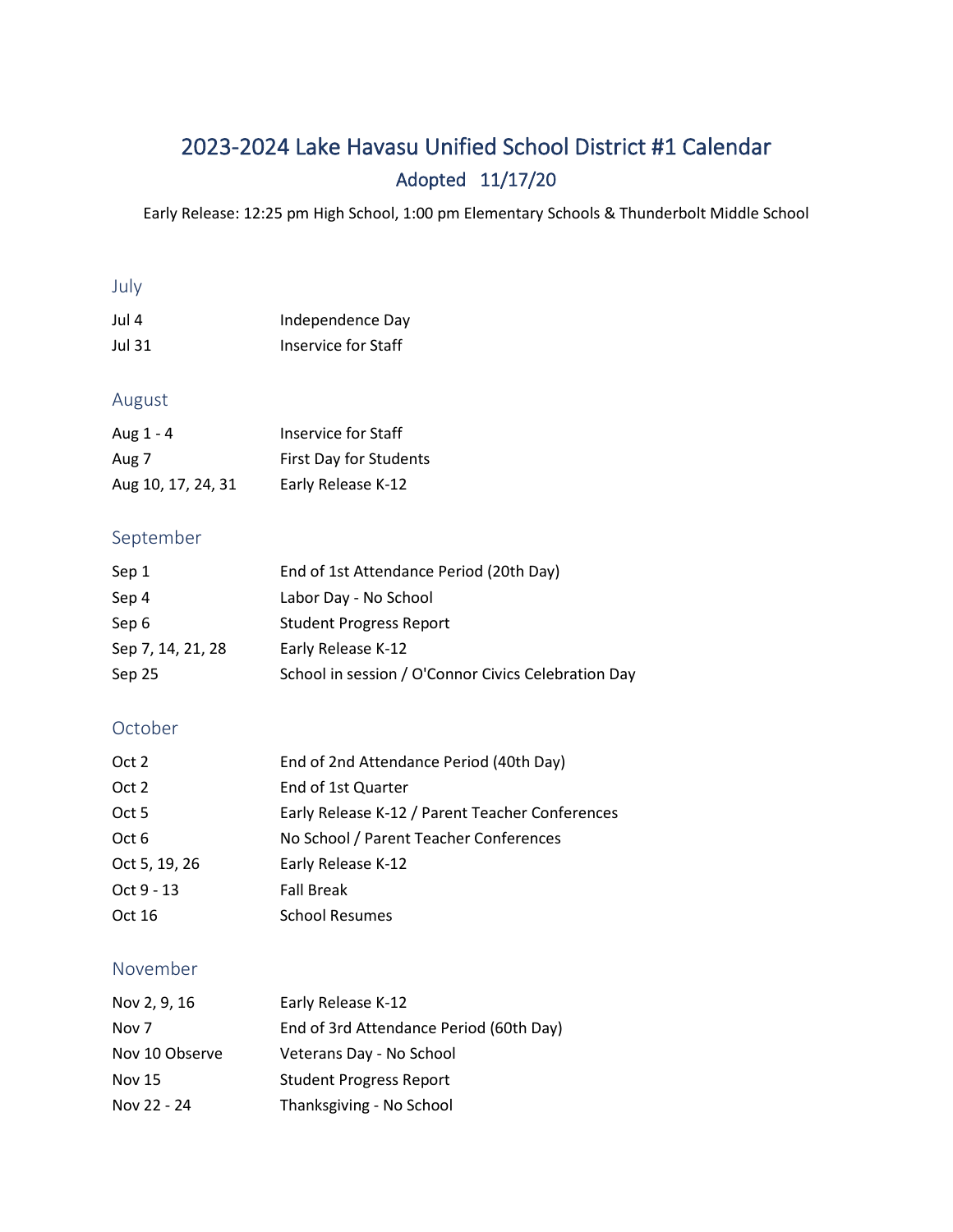# December

| Dec 7, 14, 21 | Early Release K-12                      |
|---------------|-----------------------------------------|
| Dec 11        | End of 4th Attendance Period (80th Day) |
| Dec 21        | End of 1st Semester                     |
| Dec 19 - 22   | High School Finals                      |
| Dec 22        | No School / Inservice for Staff         |
| Dec 25        | Christmas Day                           |
| Dec 25-30     | <b>Winter Break</b>                     |

# January

| Jan 1 - 5      | <b>Winter Break</b>                      |
|----------------|------------------------------------------|
| Jan 1          | New Year's Day                           |
| Jan 8          | <b>School Resumes</b>                    |
| Jan 11, 18, 25 | Early Release K-12                       |
| Jan 15         | Martin Luther King Day - No School       |
| Jan 24         | End of 5th Attendance Period (100th Day) |

# February

| Feb 1, 8, 15, 22 | Early Release K-12                       |
|------------------|------------------------------------------|
| Feb 7            | <b>Student Progress Report</b>           |
| Feb 22           | End of 6th Attendance Period (120th Day) |
| Feb 19           | President's Day - No School              |

# March

| Mar 7, 14, 28 | Early Release K-12                              |
|---------------|-------------------------------------------------|
| Mar 15        | Early Release K-12 / Parent Teacher Conferences |
| Mar 15        | End of 3rd Quarter                              |
| Mar 18 - 22   | <b>Spring Break</b>                             |
| Mar 25        | <b>School Resumes</b>                           |
| Mar 28        | End of 7th Attendance Period (140th Day)        |

# April

| Apr 4, 11, 18, 25 | Early Release K-12                       |
|-------------------|------------------------------------------|
| Apr 24            | <b>Student Progress Report</b>           |
| Apr 25            | End of 8th Attendance Period (160th Day) |